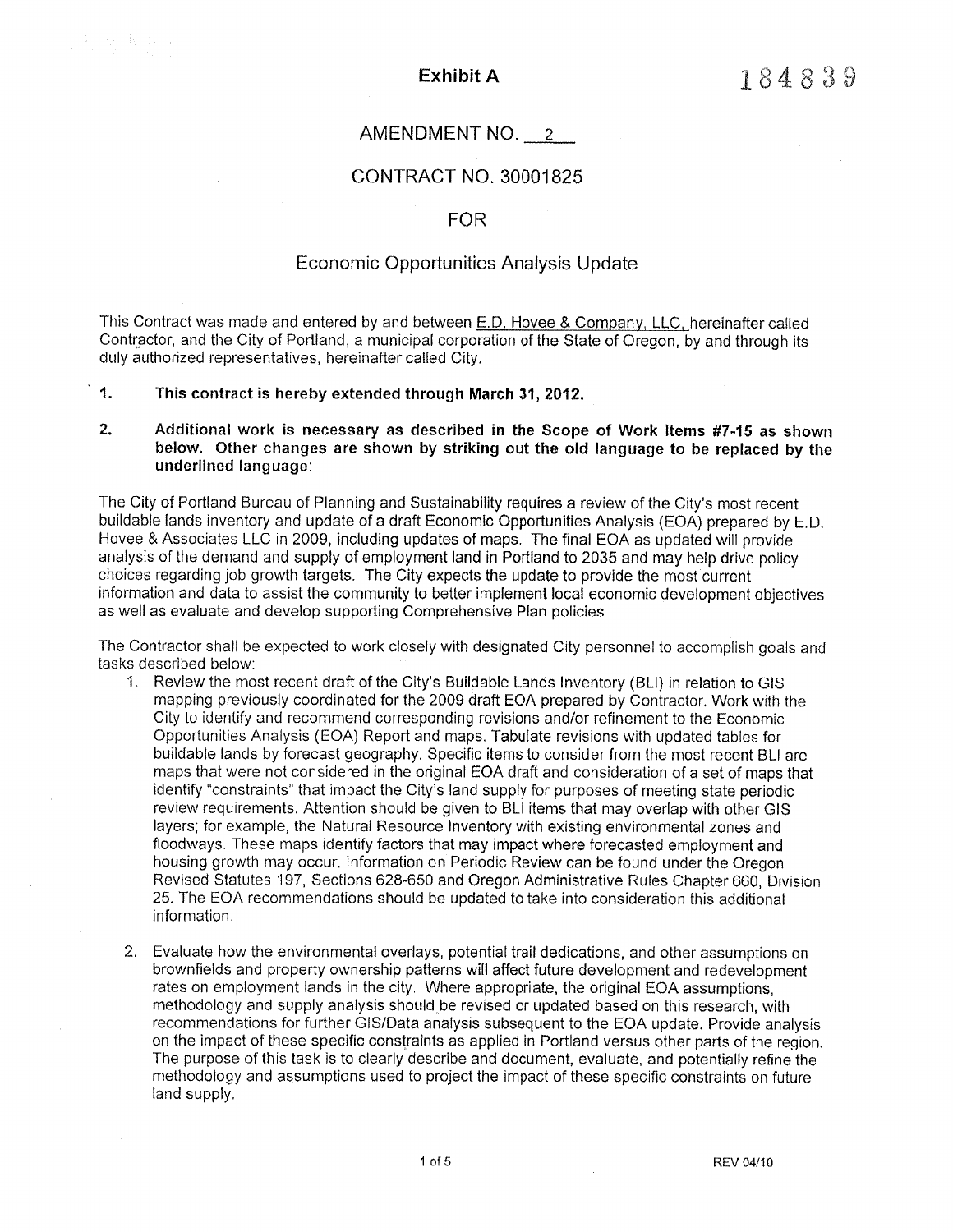# San Sherika

- 3. Analyze the 2009 EOA Report research on improvement/land value tests for redevelopment in various zones of the City and consider contrasts / comparisons with the City's November 2010 analysis on employment land supply using zoning allowances (FAR) as the primary factor. Apply GIS test /sampling application to actual development experience with varied employment land designations as a basis for revised methodology recommendation. Produce a written comparison of the methodologies and recommend how the two methodologies might be reconciled, or make a recommendation for a prefered method.
- Revise the land supply maps, demand forecast and supply analysis, working with in-house fìles from the EOA and pertinent files from the city. ltems included within this task are to:
	- . Revise the forecast geography and land supply maps to consider the unique qualities of the river industrial areas within the Columbia Harbor subarea, and to incorporate recent area plan revísions, including Comprehensive Plan map, overlay and base zoning amendments in the Hayden lsland Plan, and map corrections in Cascade Station plan district. Consider effects on the forecast, if lands within the city's Urban Service Area, but outside of the city limits {such as West Hayden lsland) are incorporated into the land supply.
	- Update the forecast inputs to include 2000-2008 employment trends, rather than the existing 2000-2006 trends, contìngent on BFS successfully requesting confìdential daia from the State of Oregon Ëmployment Department,
	- . Revise the Town Center forecast geographies to include Lents and West Portland. Reduce the lnstitution forecast geographies from 29 to the 20 large campuses identified by BPS.
	- . Analyze and recommend any revisions to the policy recommendations (EOA Task 4 Report) resulting from reconcifiation of amended supply and demand foreçasts.
- 5. Consider the effects of the proposed River Plan and Airport Futures Plan on the supply of buildable lands. Use permit data ¡elated to the North Reach portion of the River Plan and other readily available data resources available through consultation with the city. Consider the effects on the forecast, if land within the city's Urban Service Area, but outside of the city limits (such as West Hayden Island) are incorporated into the land supply.
- Review the comments provided by a city managed advisory committee and make appropriate changes to the draft project document. Consuliant will participate in 1-2 meetings with the advisory committee. Revisions will be limited to results of added research as provided with this update to the 2009 draft EOA.

With new information, update maps including forecast geographies map on page 6 of earlier Task 2/3 report and supply inventory map on page 39 of earlier report, and update the data tables and charts from the 2009 EOA.

- 7. Long-term Employment Trends: Analyze long-term (1980-2000) employment trends for the Metro region and Multnomah County (comparable city data is not available before 2000) to support a job capture rate for the City of Portland as a whole and at the employment sector level<br>based on long term economic cycles and Portland's comparative advantages. Provide a supplemental analysis on the scale of job growth that the City of Portland can expect that can be used to corroborate Metro forecasts and allocations.
- 8. Employment Multipliers: Analyze the expected multipliers for different employment IMPLAN sectors and the resulting impact on the regional economy, the multiplier effect, industry output and the quality of jobs (income levels), especially in light of declining manufacturing employment trends. Update Fiqure 22 of Appendix A of the Task 2/3 report to ínclude GDP data throuqh 2009 and also include a comparison between GDP and employment growth in the Portland metro area for each of the sectors.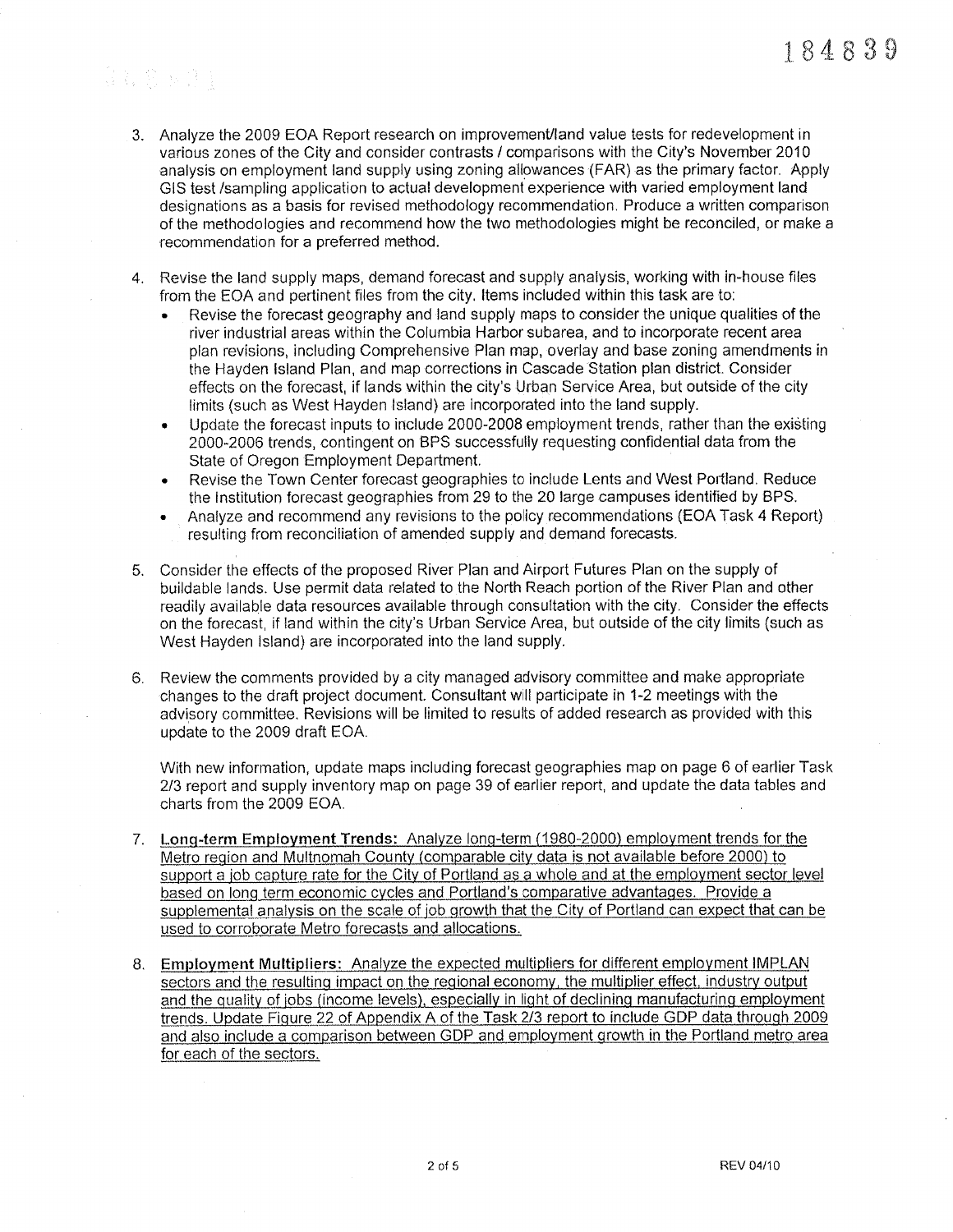是黎陵重赏

- 9. Employment Forecast Update: Update the employment forecast based on the new August 2011 Metro forecast and the information identified in Task 7. Cross-check Portland's employment sector growth rates with August 2011 Metro forecast sector allocation.
- 10. Employment Allocation to Existing Business Expansion and Intensification: Utilizing the development trend data compiled in Task 3, establish a methodology to determine the share of future job growth that can be attributed to existing buildings/businesses that does not result in increased demand for buildable land.
- 11. Site Size Demand: Establish a methodology to comply with Statewide Planning Goal 9 by determining the demand for a variety of site sizes (acres) to accommodate future employment utilizing the 1999-2011 development trend data compiled in Task 3. Based on this trend, forecast site size needs to 2035 for each employment geography.
- 12. Short Term Employment Forecast and Land Needs: Update the short-term (5-yr) growth forecast based on the August 2011 Metro forecast and the outlook on the pace of economic recovery to comply with Statewide Planning Goal 9.
- 13. Constraint Development Utilization Rates: Utilizing BPS parcel dataset and GIS shapefiles, determine the effective development rates (constraint on capacity) for the historic landmarks (high), environmental (medium), potential brownfields, and low constraints utilizing the 1999-2011 development trend data compiled in Task 3 and the GIS layers provided by BPS. Analysis will provide results in terms of both land area and building square footage of development.
- 14. Task 4 Alternative Choices: Amend and revise the discussion on potential policy choices based upon the new information gathered in Tasks 7-14, and through follow-up meetings to formulate policy choices.
- 15. Final Document Edits and Meetings: The final draft of the reports will be produced by the City and reviewed by the consultant to verify accuracy of the final conclusions. Up to 3 meetings will be held between the city and the consultant to coordinate final draft.

At the outset of the EOA update assignment, the Contractor shall meet with BPS to review work tasks and update information in more detail. Revisions to planned work tasks of methodologies may be determined as mutually agreed.

Deliverables shall include the following:

- An updated EOA Report which includes all three volumes incorporating the changes listed in the scope items #1-4 above.
- A cover memo that summarizes all pertinent updates and provides additional detail or clarification  $\bullet$ on products not covered specifically by the scope above.
- A separate addendum that addresses Item 5 of the scope.  $\bullet$
- Where feasible, work in task #'s 7-15 will either be incorporated into the three volumes mentioned above or provided through a separate technical memo.

Schedule:

- 1. Submit draft project documentation by May 1, 2011 dependent on receipt of City's materials by January 17, 2011.
- 2. After review of comments to the draft documentation and research on additional tasks, provide final work products by October 10 July 1, 2011.

Schedule is subject to revision as may be mutually agreed between the City and Contractor.

Contractor shall provide all deliverables in electronic (GIS, Word, Excel and/or pdf) formats suitable for printing and/or distribution by City.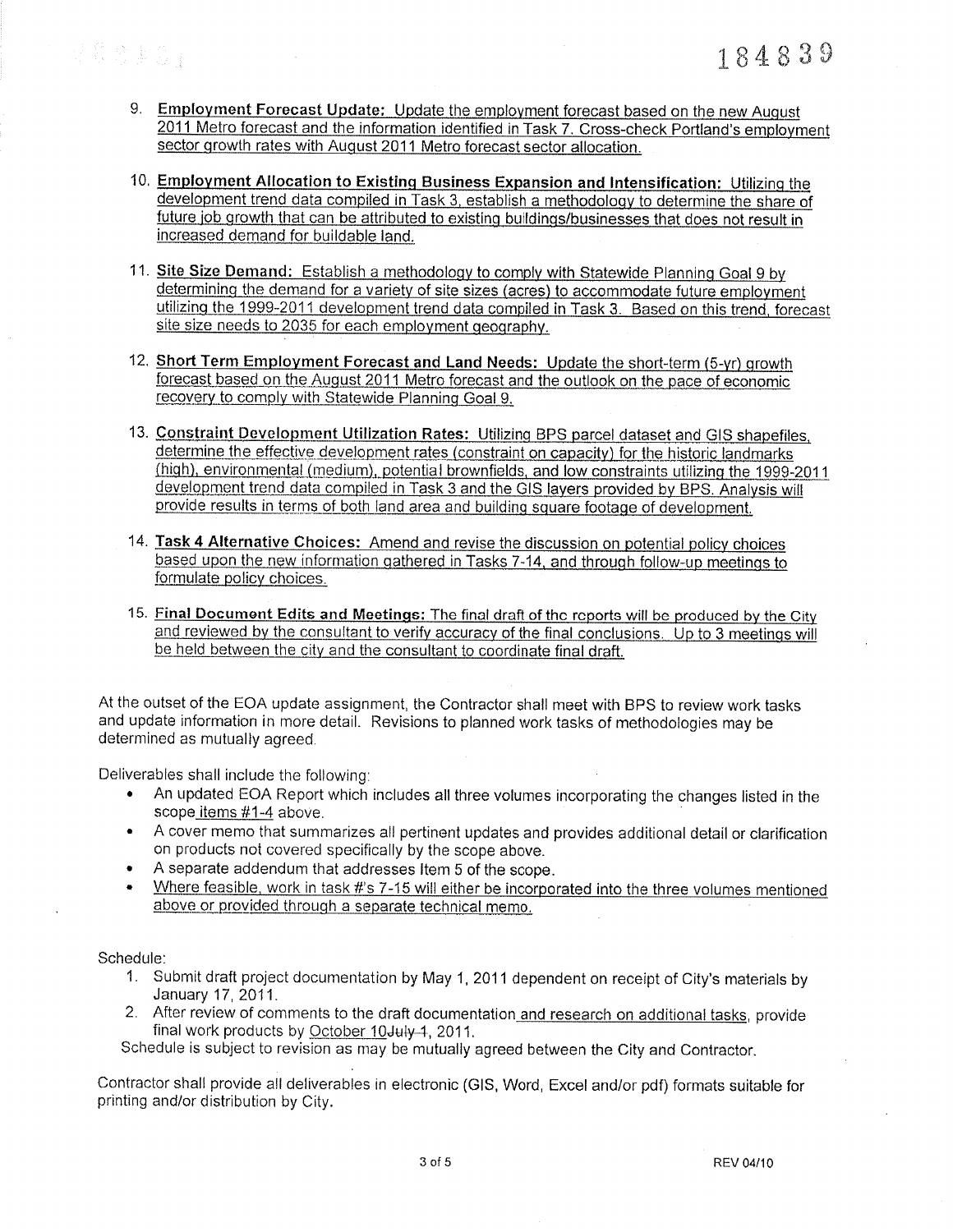184839

The City will provide support as follows:

i Sistema

- Provide sufficient hours of staff personnel as required to meet with successful Proposer and provide such information as required
- Coordinate any meetings and/or review of consultant's report with any technical or steering  $\bullet$ committees.
- $\bullet$ Coordinate any correspondence between the consultant and policy makers
- Incorporate the findings of the consultant's work into an updated EOA report
- Provide copies of the most recent draft of the City's Buildable Lands Inventory (BLI) maps for  $\bullet$ industrial and employment lands (including BPS parcel dataset and GIS layers/shapefiles), and the Economic Opportunities Analysis (EOA) Report and maps.
- City will make staff available who have expertise in the Natural Resource Inventory (NRI)  $\bullet$ mapping and designations of significance.
- City will make staff available who have expertise in environmental overlay zoning designations. A meeting will be arranged to explain how the program works, and BPS will provide, upon request, specific case studies of how the regulations were applied in the past.
- City will make staff available who are familiar with the BLI and the employment land supply  $\bullet$ analysis in the EOA Report. A briefing meeting will be arranged.
- City will work with the Contractor to coordinate any updates to the EOA report and how these  $\bullet$ modifications get incorporated into the documents.
- City will incorporate additional findings from Tasks #7-15 into a final draft of the EOA report.

| Added Tasks                  | Principal     | Research<br>Coord. | Office Support | Total·   |
|------------------------------|---------------|--------------------|----------------|----------|
|                              | Hours By Task | Hours By Task      | Hours By Task  |          |
| 5. Long-Term Employment      | 6             |                    |                | 8        |
| Trends                       |               |                    |                |          |
| 6. Employment Multipliers    | 6             | 2                  |                | 8        |
| 7. Employment Forecast       | 8             |                    |                | 8        |
| Update                       |               |                    |                |          |
| 8. Employment Allocation to  | 8             | 48                 |                | 56       |
| Investment                   |               |                    |                |          |
| 9. Site Size Demand          | 6             | 24                 |                | 30       |
| 10. Short-Term Forecast &    | 6             |                    |                | 6        |
| <b>Land Needs</b>            |               |                    |                |          |
| 11. Constraint Development   | 6             | 24                 |                | 30       |
| Utilization                  |               |                    |                |          |
| 12. Policy Choices           | 6             |                    |                | 6        |
| 13. Document Revisions       | 30            | 20                 | 4              | 54       |
| Amendment #2 - Additional    | 82            | 120                | 4              | 206      |
| Hours                        |               |                    |                |          |
| <b>Hourly Rates</b>          | \$185         | \$100              | \$75           |          |
| Amendment #2 Budget          | \$15,170      | \$12,000           | \$675          | \$27,470 |
| <b>Reimbursable Expenses</b> |               |                    |                | \$560    |
| IMPLAN 2009 Added Data       |               |                    |                |          |
| Total Amendment #2 Budget    |               |                    |                | \$28,030 |

#### $3.$ Tasks and hourly rates are added/amended as follows:

| Original Contract | \$30,000 |
|-------------------|----------|
| Amendment #1      | \$7,500  |
| Amendment #2      | \$28,030 |
| Total             | \$65,530 |